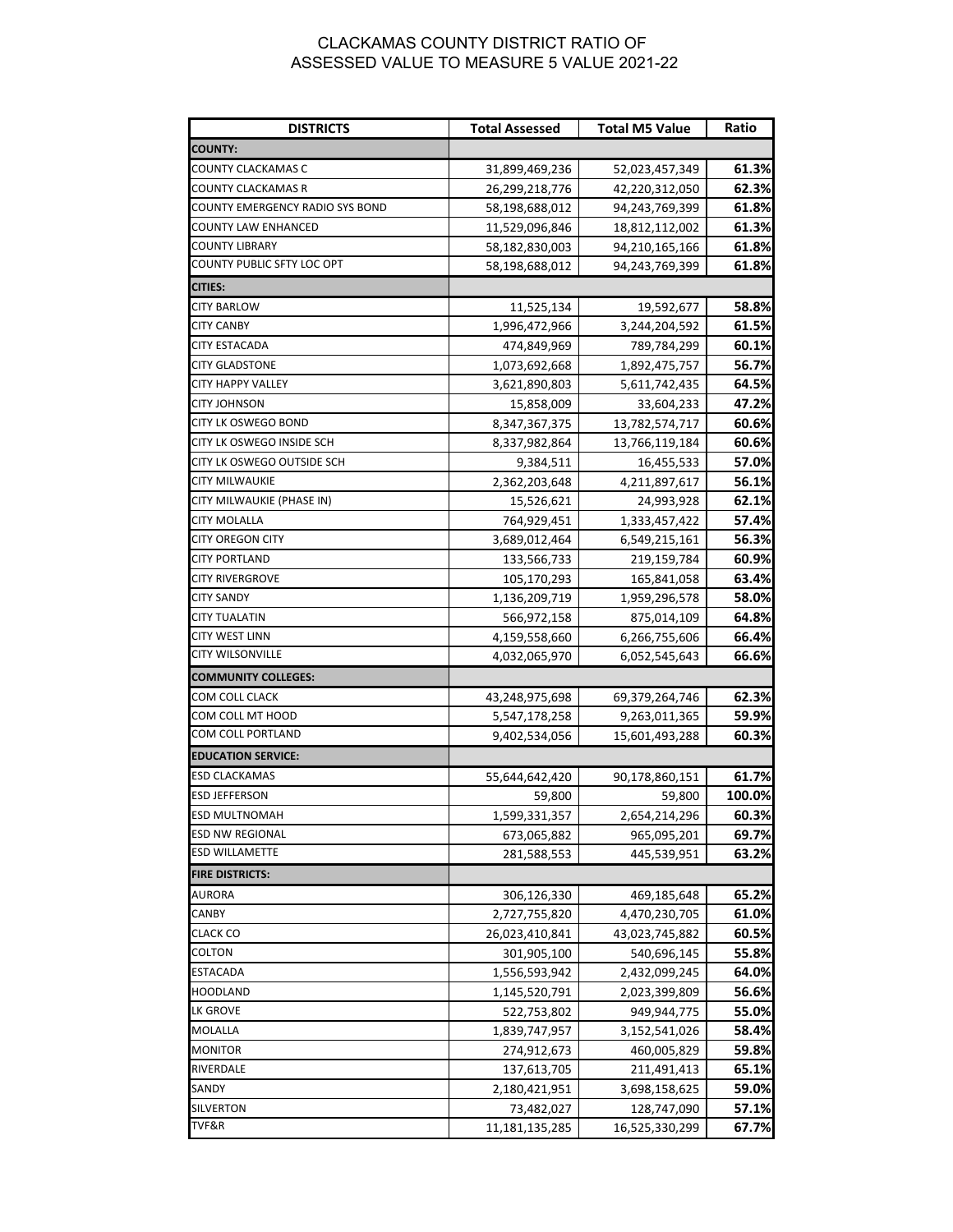## CLACKAMAS COUNTY DISTRICT RATIO OF ASSESSED VALUE TO MEASURE 5 VALUE 2021-22

| <b>DISTRICTS</b>                 | <b>Total Assessed</b> | <b>Total M5 Value</b> | Ratio |
|----------------------------------|-----------------------|-----------------------|-------|
| <b>MISC DISTRICTS:</b>           |                       |                       |       |
| Cemetery                         | 1,814,304,729         | 2,828,988,823         | 64.1% |
| Government Camp Road Dist        | 229,895,406           | 411,555,564           | 55.9% |
| Park Lake Grove                  | 5,925,985,584         | 9,795,601,730         | 60.5% |
| Park North Clackamas             | 13,080,350,054        | 21,581,845,214        | 60.6% |
| Molalla Aquatic District         | 2,198,636,562         | 3,707,840,955         | 59.3% |
| Tigard/Tualatin Aquatic District | 379,176,627           | 564,707,442           | 67.1% |
| Port of Portland                 | 58,198,688,012        | 94,243,769,399        | 61.8% |
| Soils & Conservation             | 58,198,688,012        | 94,243,769,399        | 61.8% |
| Vector Control                   | 58,198,688,012        | 94,243,769,399        | 61.8% |
| <b>SANITARY DISTRICTS:</b>       |                       |                       |       |
| <b>Government Camp</b>           | 230,181,035           | 411,841,193           | 55.9% |
| <b>SCHOOL DISTRICTS:</b>         |                       |                       |       |
| Canby                            | 4,085,614,166         | 6,496,951,988         | 62.9% |
| Centennial                       | 278,453,717           | 475,739,113           | 58.5% |
| Colton                           | 443,445,424           | 761,407,809           | 58.2% |
| Estacada                         | 1,986,457,572         | 3,057,312,932         | 65.0% |
| Gladstone                        | 1,053,098,105         | 1,850,131,425         | 56.9% |
| Gresham Barlow                   | 1,237,430,855         | 2,035,783,803         | 60.8% |
| Lake Oswego                      | 9,456,450,868         | 15,653,013,241        | 60.4% |
| Molalla River                    | 2,198,636,562         | 3,707,840,955         | 59.3% |
| Newberg                          | 86,805,446            | 116,549,481           | 74.5% |
| North Clackamas                  | 16,429,089,525        | 26,644,520,437        | 61.7% |
| Oregon City                      | 6,575,763,503         | 11,320,817,931        | 58.1% |
| Oregon Trail                     | 4,036,120,932         | 6,759,272,723         | 59.7% |
| Portland                         | 48,935,656            | 90,479,139            | 54.1% |
| Riverdale                        | 34,511,129            | 52,212,241            | 66.1% |
| Sherwood                         | 293,889,255           | 400,387,759           | 73.4% |
| Silver Falls                     | 194,783,107           | 328,990,470           | 59.2% |
| Tigard/Tualatin                  | 379,176,627           | 564,707,442           | 67.1% |
| West Linn/Wilsonville            | 9,380,025,563         | 13,927,650,510        | 67.3% |
| <b>SERVICE DISTRICTS:</b>        |                       |                       |       |
| County Extension and 4-H         | 58,182,830,003        | 94,210,165,166        | 61.8% |
| Dunthorpe Riverdale 5            | 31,057,044            | 46,528,726            | 66.7% |
| Metro Service 2                  | 42,709,878,437        | 69,138,422,789        | 61.8% |
| Oak Lodge Water Service District | 2,856,384,034         | 4,985,679,777         | 57.3% |
| <b>WATER CONTROL:</b>            |                       |                       |       |
| Clackamas Bend 3                 | 42,205,022            | 60,199,310            | 70.1% |
| Clackamas River 4                | 151,145,050           | 219,700,570           | 68.8% |
| L. Clackamas River 6             | 9,583,829             | 13,425,968            | 71.4% |